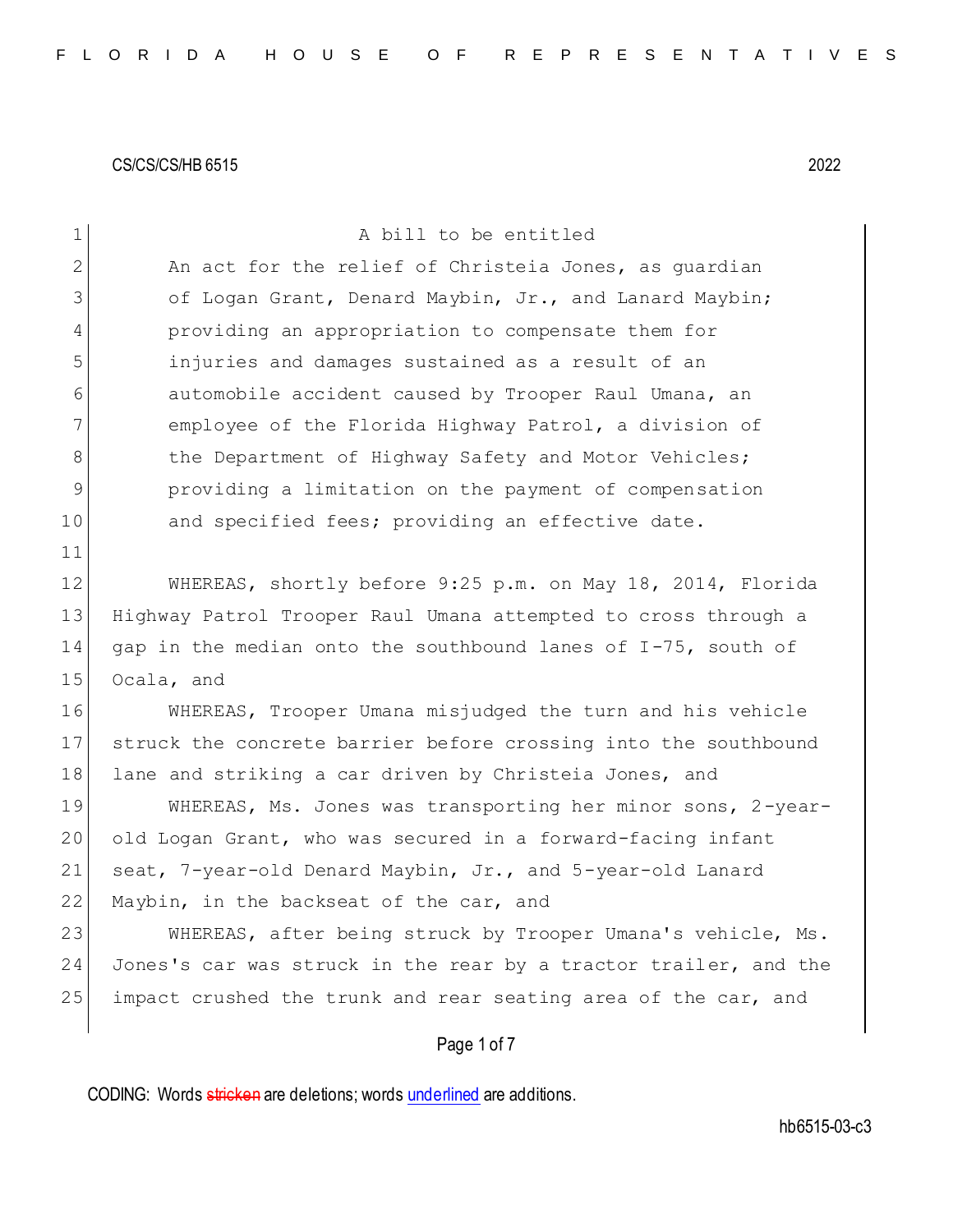26 WHEREAS, the car was propelled off the road, where it 27 struck a tree and caught fire, and 28 WHEREAS, all three children were transported by helicopter 29 to the University of Florida Health Shands Hospital in 30 Gainesville, and 31 WHEREAS, at the hospital, Logan Grant was diagnosed with a 32 severe traumatic brain injury, extensive facial fractures, 33 pulmonary edema, and respiratory failure, and 34 WHEREAS, Logan Grant remained in the hospital for a month 35 before he was discharged to Brooks Rehabilitation Hospital in 36 Jacksonville for 2 weeks of brain injury rehabilitation, and 37 WHEREAS, Logan Grant continues to receive speech therapy 38 weekly and struggles with expressive and receptive language, and 39 WHEREAS, Logan Grant also exhibits left-side body weakness 40 and behavioral difficulties, and 41 WHEREAS, Logan Grant's past medical bills exceed \$310,000, 42 and Medicaid has asserted a lien of \$135,161.64, and 43 WHEREAS, pediatric physical medicine and rehabilitation 44 specialist Dr. Paul Kornberg has examined Logan Grant and has 45 observed ongoing left hemiparesis with motor, perceptual, 46 communicative, cognitive, and behavioral impairments of a 47 permanent nature which will prevent him from achieving gainful 48 employment, and 49 WHEREAS, Dr. Kornberg reported that Logan Grant is at a 50 high risk for developing seizures in the future, requires

## Page 2 of 7

CODING: Words stricken are deletions; words underlined are additions.

hb6515-03-c3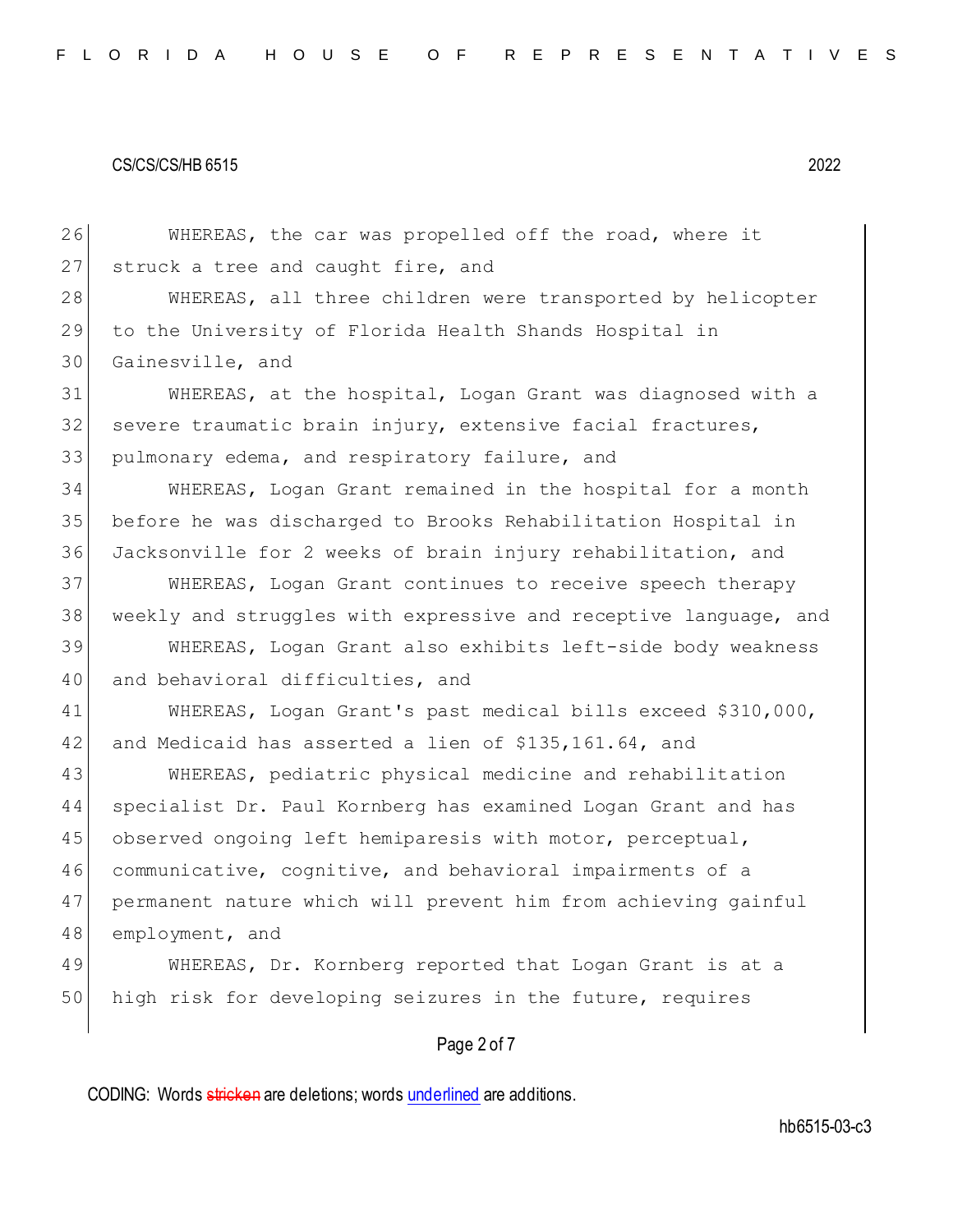51 ongoing bracing of his left ankle to improve gait, is 52 anticipated to require a scooter for long-distance mobility by 53 the age of 30, is likely to require invasive treatment or 54 orthopedic surgery in the form of left heel cord lengthening in 55 the future, and is expected to be unable to live alone as an 56 adult, necessitating guardianship and attendant care, and

 WHEREAS, Dr. Michael Shahnasarian has estimated the cost of Logan Grant's future medical and palliative care needs to be \$6,702,555, and his loss of earning capacity over his lifetime to be between \$1,543,014 and \$2,810,754, and

61 WHEREAS, Lanard Maybin arrived at Shands Hospital with a 62 Glasgow Coma Scale of 7, a head injury, a facial laceration, and 63 a shoulder injury that required surgery, and

64 WHEREAS, a plastic surgeon repaired Lanard Maybin's facial 65 laceration during his stay in the pediatric intensive care unit 66 before he was discharged from the hospital on May 22, 2014, and

67 | WHEREAS, since the accident, Lanard Maybin has experienced 68 | night terrors and changes in behavior and temperament, and has 69 gained significant weight, and

 WHEREAS, in early 2019, Dr. Patrick Gorman evaluated Lanard Maybin and diagnosed him as having posttraumatic stress disorder and significant neurocognitive difficulties secondary to 73 traumatic brain injury, and

74 WHEREAS, Lanard Maybin's past medical bills amount to 75 \$35,584.16, and Medicaid has asserted a lien in the amount of

## Page 3 of 7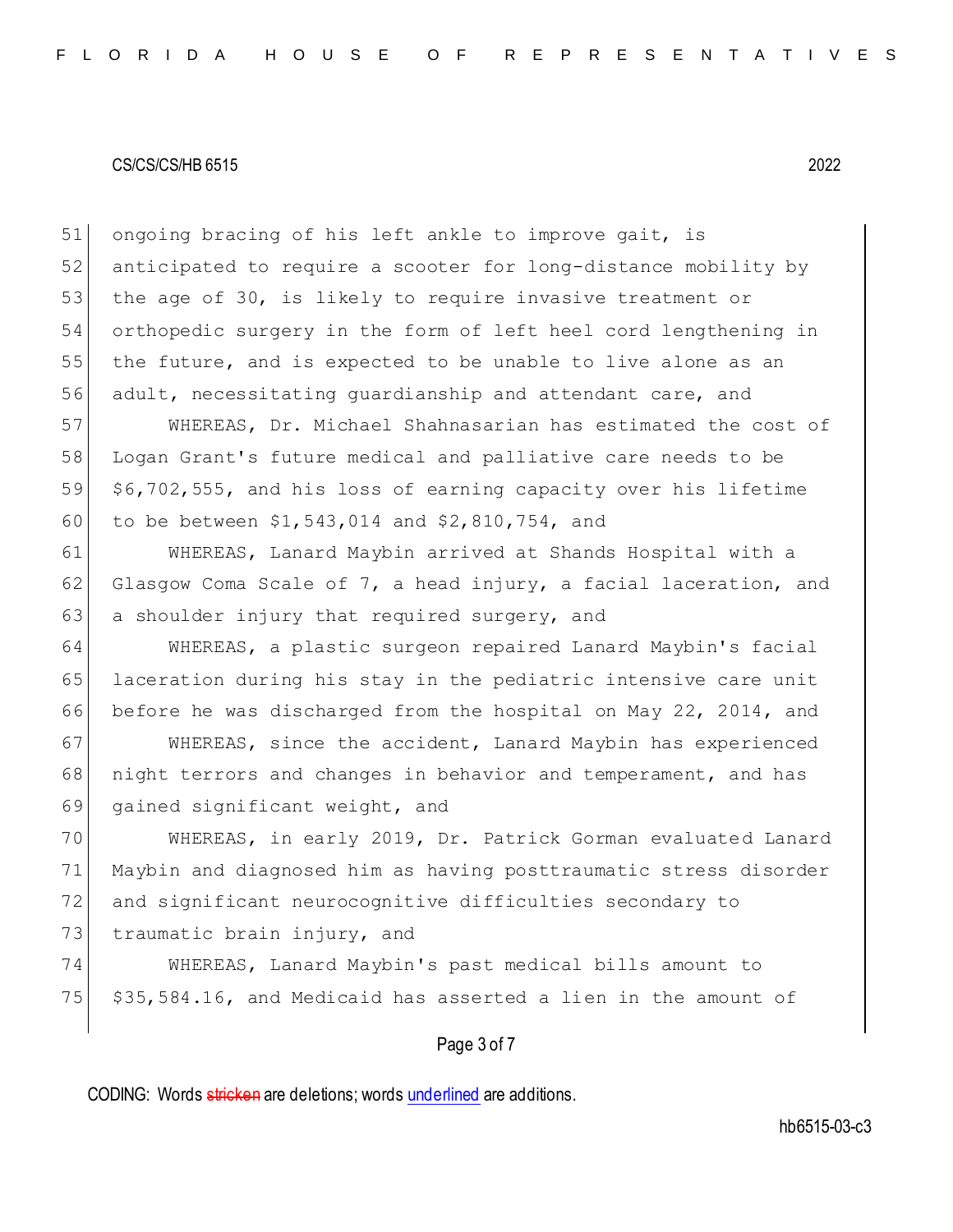76 \$22,525.66, and

77 WHEREAS, at Shands Hospital, Denard Maybin, Jr., was 78 intubated, was put on mechanical ventilation for a day, and was 79 diagnosed with a severe traumatic brain injury and a 80 subcutaneous soft tissue scalp laceration that required surgery, 81 and

82 WHEREAS, Denard Maybin, Jr., remained hospitalized for 2 83 weeks before he was transferred to Brooks Rehabilitation Center 84 for acute inpatient rehabilitation, and

85 WHEREAS, the rehabilitation center noted that Denard 86 Maybin, Jr., had significant cognitive deficits as well as 87 impulsivity and behavioral changes, and

88 WHEREAS, Denard Maybin, Jr., continues to receive 89 occupational therapy, physical therapy, and speech therapy, and

90 WHEREAS, the past medical bills of Denard Maybin, Jr., 91 exceed \$175,000, and Medicaid has asserted a lien of \$96,833.99, 92 and

93 WHEREAS, Dr. Kornberg has diagnosed Denard Maybin, Jr., 94 with permanent impairment that will prevent him from achieving 95 gainful employment, and

96 WHEREAS, Dr. Kornberg reported that Denard Maybin, Jr., is 97 at a high risk for developing seizures in the future and that he 98 is expected to be unable to live alone as an adult,

99 necessitating quardianship and attendant care, and

100 WHEREAS, Dr. Shahnasarian has estimated the cost of future

### Page 4 of 7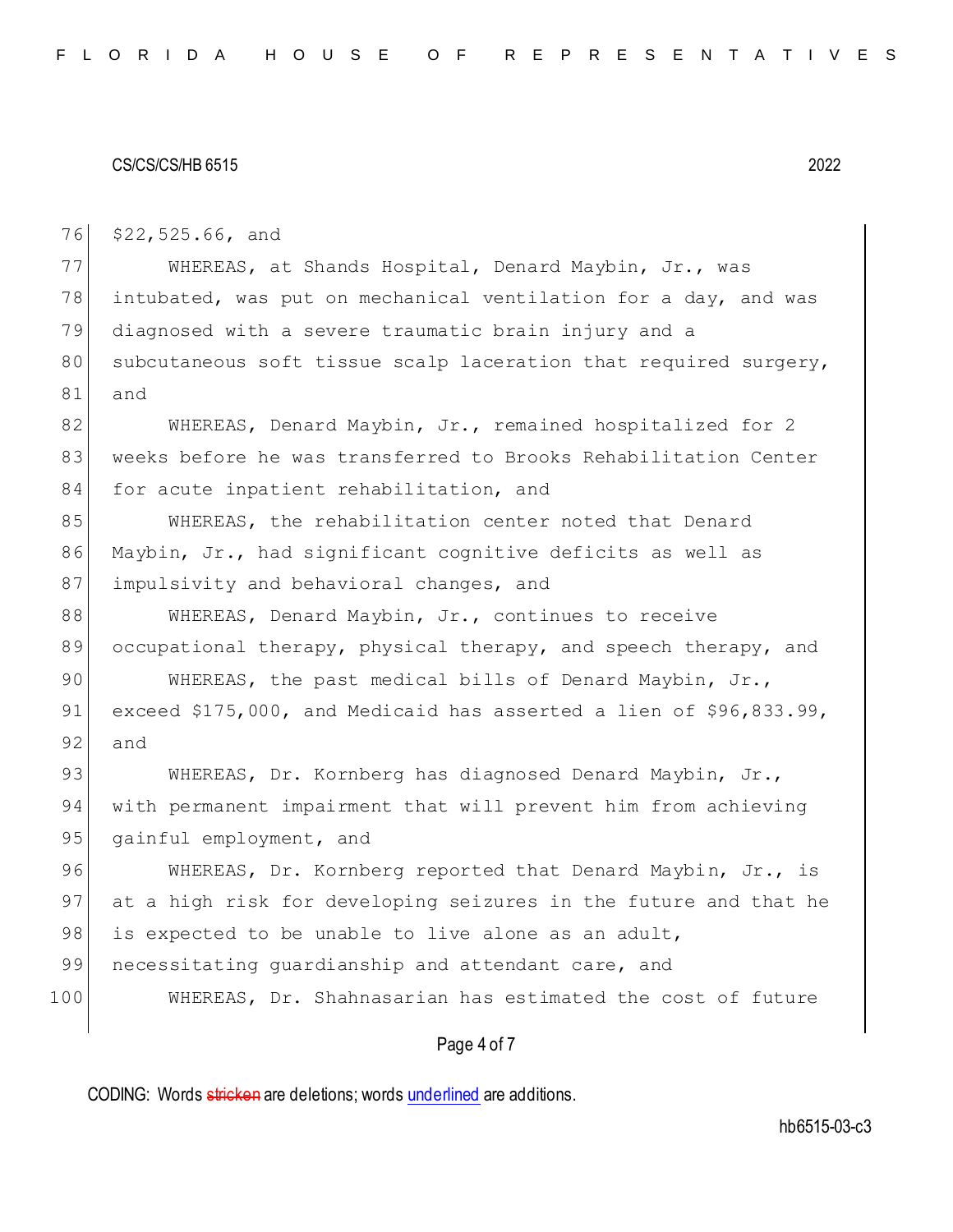medical and palliative care needs of Denard Maybin, Jr., to be \$5,773,129, and his loss of earning capacity over his lifetime 103 to be between \$1,568,817 and \$2,858,577, and

 WHEREAS, Trooper Umana was an employee of the Florida Highway Patrol, a division of the Department of Highway Safety 106 and Motor Vehicles, and

 WHEREAS, Trooper Umana had a duty to use reasonable care to avoid accidents and injury to himself and others while driving 109 his patrol vehicle, and

 WHEREAS, Ms. Jones, as parent and natural guardian of Logan Grant, Denard Maybin, Jr., and Lanard Maybin, through a lawsuit filed in the Circuit Court of the Ninth Judicial Circuit in and for Orange County under case number 2017-CA-00732-O, alleged that the negligence of the Florida Highway Patrol, through its trooper, was the proximate cause of serious injuries to her 116 minor sons, and

 WHEREAS, Ms. Jones, through a separate lawsuit filed in the Circuit Court of the Ninth Judicial Circuit in and for Orange County under case number 2018-CA-004258-O, alleged that the 120 negligence of the Florida Highway Patrol, through its trooper, was the proximate cause of her own injuries, and

 WHEREAS, on November 30, 2018, in case number 2017-CA-123 00732-O, Ms. Jones and the Florida Highway Patrol entered into a settlement agreement regarding the claims of Ms. Jones and her minor sons which arose out of the accident described in this

### Page 5 of 7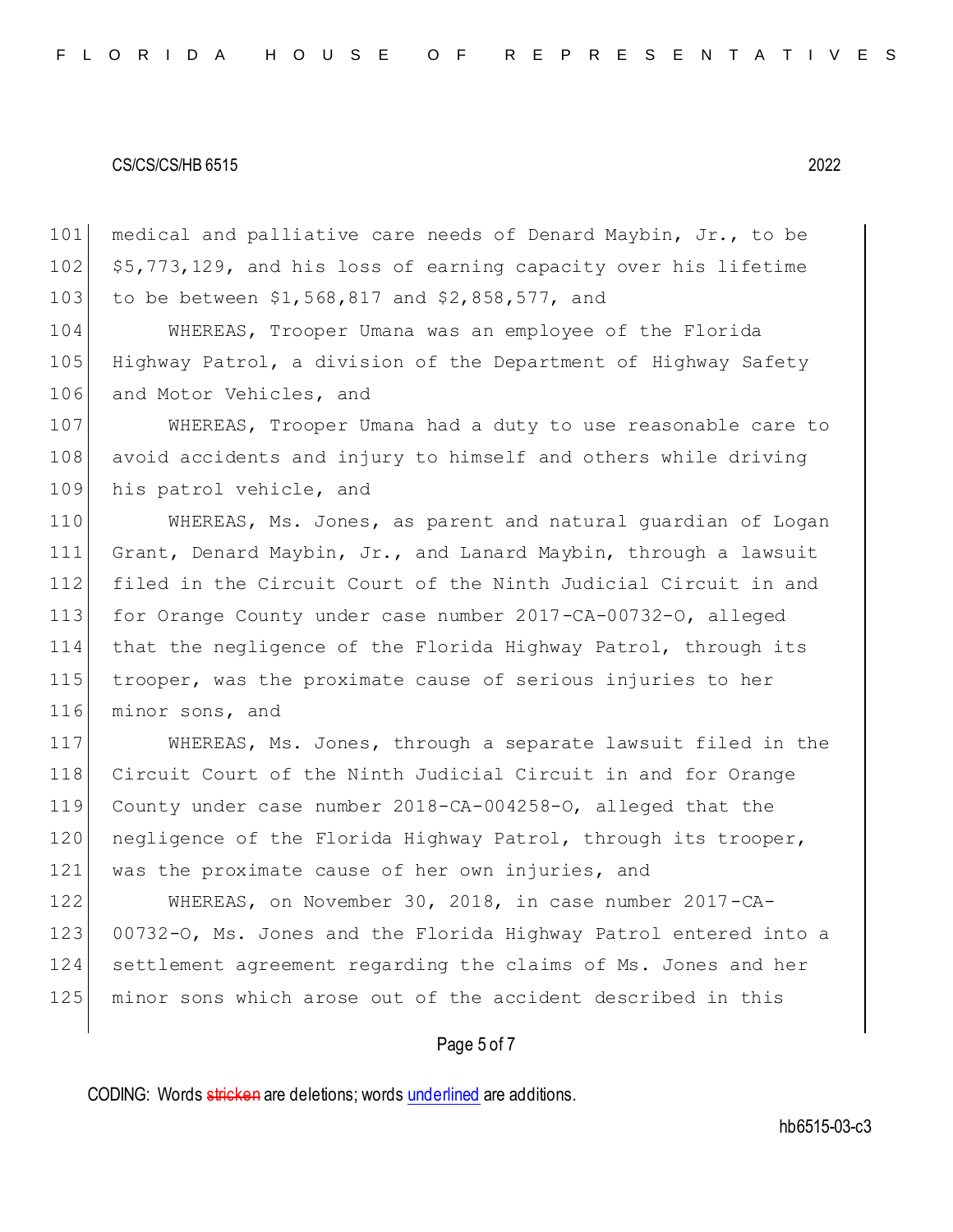| 126 | act, including the claims under case number 2018-CA-004258-O,     |
|-----|-------------------------------------------------------------------|
| 127 | which are to be dismissed with prejudice, and                     |
| 128 | WHEREAS, Ms. Jones and the Florida Highway Patrol                 |
| 129 | acknowledged that if the case had gone to trial, a jury could     |
| 130 | reasonably have awarded damages to Ms. Jones in the amount of     |
| 131 | \$18 million, and both parties agreed to a settlement in the      |
| 132 | amount of \$7.785 million, and                                    |
| 133 | WHEREAS, the settlement agreement required the Division of        |
| 134 | Risk Management of the Department of Financial Services to pay    |
| 135 | \$285,000 to Ms. Jones pursuant to the statutory limits of        |
| 136 | liability in s. 768.28, Florida Statutes, and                     |
| 137 | WHEREAS, Ms. Jones seeks satisfaction of the remaining            |
| 138 | balance of the settlement agreement, which is \$7.5 million, NOW, |
|     |                                                                   |
| 139 | THEREFORE,                                                        |
| 140 |                                                                   |
| 141 | Be It Enacted by the Legislature of the State of Florida:         |
| 142 |                                                                   |
| 143 | Section 1. The facts stated in the preamble to this act           |
| 144 | are found and declared to be true.                                |
| 145 | Section 2. The sum of \$7.5 million is appropriated from          |
| 146 | the Highway Safety Operating Trust Fund to the Department of      |
| 147 | Highway Safety and Motor Vehicles for the relief of Christeia     |
| 148 | Jones as compensation for injuries and damages sustained by her   |
| 149 | and her minor sons, Logan Grant, Denard Maybin, Jr., and Lanard   |
| 150 | Maybin.                                                           |

# Page 6 of 7